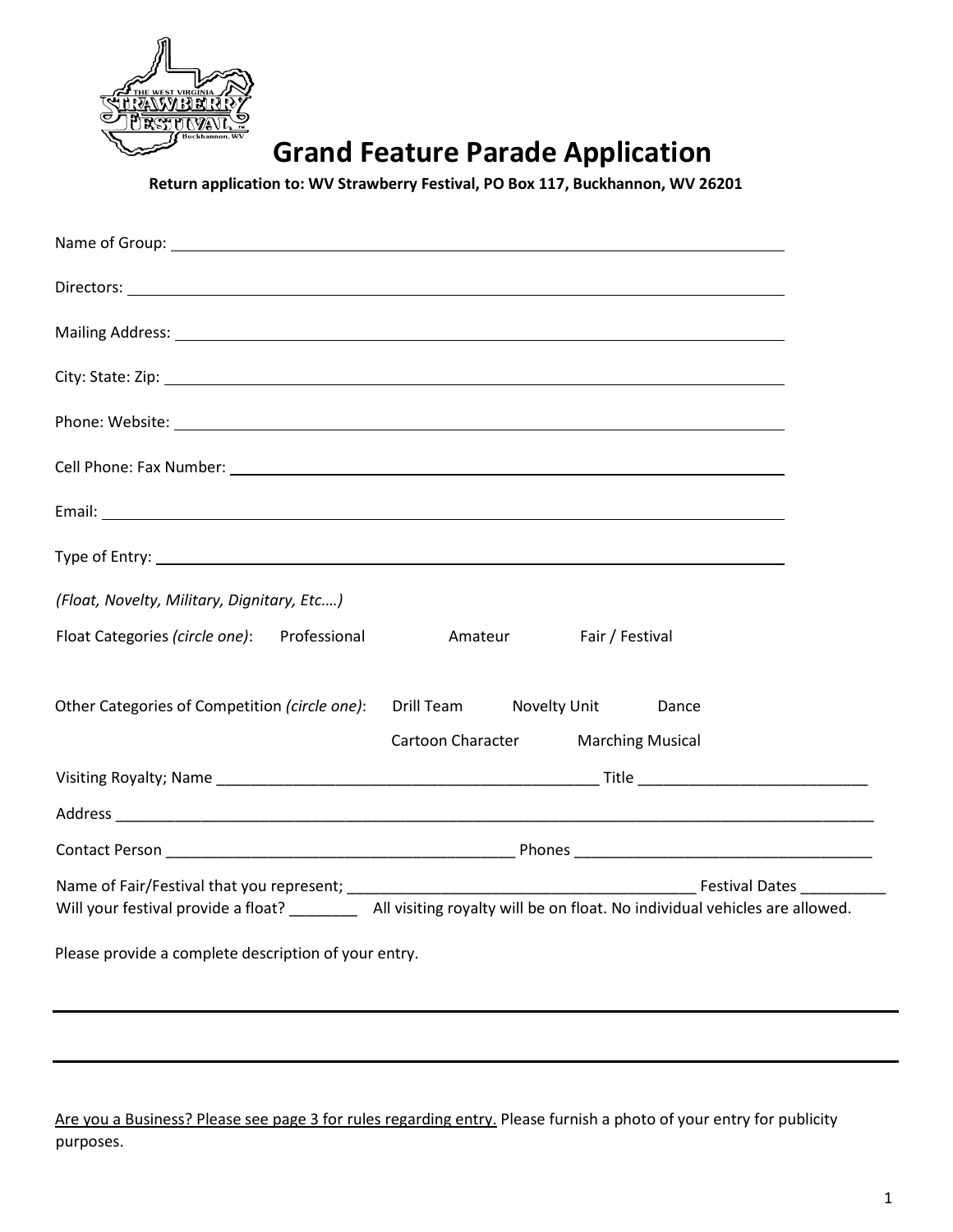## **West Virginia Strawberry Festival Grand Feature Parade**

## **Float Rules and General Information**

The float must be completely decorated. All floats must include skirting or fringe on the bottom. Every float must have constructed sides.

Craftsmanship on every float must produce a neat decorative and creative effect.

Any group or individual can build or obtain a float from any source and enter it in the West Virginia Strawberry Festival Grand Feature Parade.

The parade float application for competitive entries must be completed and returned to the Parade Committee by no later than April 1<sup>st</sup>. Acceptance reply will be issued as soon as the float application is approved.

NO POLITICAL or CONTROVERISAL issues may be represented or alluded to in any way on any float.

NO INDIVIDUAL RUNNING FOR POLITICAL OFFICE MAY RIDE OR BE REPRESENTED IN ANY WAY ON A FLOAT.

All vehicles used for pulling of floats MUST have prior approval, if not provided by the WV Strawberry Festival Grand Feature Parade Committee.

All floats MUST be at judging location by 10:00 AM on Parade Day. Once at this location the drivers must remain with the float at all times and be ready to move float to parade line-up after judging.

All float entrants must obey the instructions of the Parade Officials in order to provide even movement of the Parade as a whole. These Officials will be properly identified and have authority to disqualify or eject entrants from the Parade.

A distance of 40 to 60 feet must be maintained between any two entries.

Floats MUST NOT STOP during the parade unless the entire position has come to a halt.

In case of mechanical difficulties, the float must be moved to the side and out of the Parade flow as quickly as possible to prevent gaps in the Parade.

Float riders must remain on the float throughout the entire parade. The Parade Committee MUST approve any exceptions.

Failure to comply with the rules and regulations may result in competitive disqualification, ejection from the parade and removal from future invitation.

### FLOAT DIMENSIONS:

| Maximum Length:                                   | 40 ft. (excluding vehicle) |  |  |  |
|---------------------------------------------------|----------------------------|--|--|--|
| Maximum Width:                                    | $12$ ft.                   |  |  |  |
| Maximum Height:                                   | 14 ft.                     |  |  |  |
| The parade committee must approve any exceptions. |                            |  |  |  |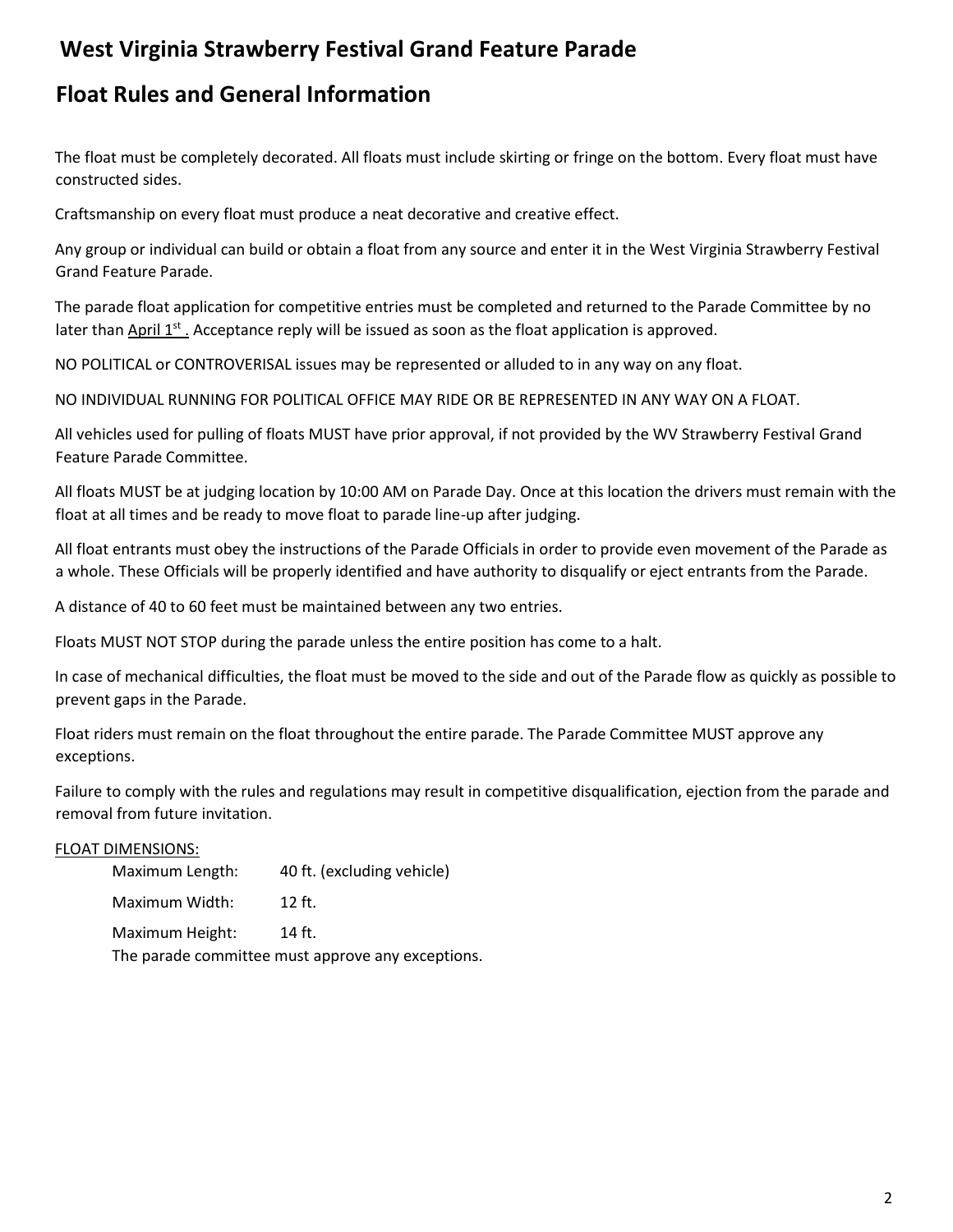SAFETY: Any float considered unsafe will not be allowed in the line-up. Decorative material MUST be fire retardant. Holding a sample of the material in the vertical position and placing the flame of a match one half inch below determine satisfactory flame proofing. If the material ignites, it must extinguish itself when the flame is removed. AS A RULE, TISSUES WILL NOT BE ACCEPTABLE for the Grand Feature Parade.

Due to crowd control and safety: NO ITEMS ARE TO BE THROWN OR DISTRIBUTED FROM THE MOVING FLOAT OR VEHICLE PULLING THEM, NO EXCEPTIONS. You may have walkers distribute items.

The use of alcoholic beverages by drivers as well as riders' before and during the Parade is PROHIBITED.

Safety devices must be incorporated into the float for each rider, whether seated or standing.

### TOWING VEHICLES:

Vehicles must pull floats no larger than a pick-up truck. Automobiles or small pick-up trucks are preferred. NO FOUR WHEELERS WILL BE ALLOWED TO PULL A FLOAT. The vehicle pulling the float should be inconspicuous as possible. No signs are to be placed on the towing vehicle. No display is to be included on the towing vehicle and if a pick-up truck is used, no persons or animals are to ride in the bed of the truck. (any expectations must meet prior approval).

### JUDGING:

Floats need to be at staging area no later than 10:00 am. (Location - 1 Moore Ave/Aleris) FLOATS ARE JUDGED AT STAGING AREA BEFORE THE START OF THE PARADE. All float riders must be in costume and on the float by the time the parade starts at 1:00 PM. (Location– Camden Ave/ look for signs with group name) They need not be present for judging

Impartial judges who work independently will judge floats. The judges' decisions are final. The official list of awards will be completed for announcement on TV during the Parade.

### PARADE ADJUDICATION STANDARDS:

| Originality:        | 20 points |
|---------------------|-----------|
| Use of Color:       | 15 points |
| Spectacular Appeal: | 30 points |
| Design Excellence:  | 20 points |
| Use of Theme:       | 15 points |

All winning floats will receive WV Strawberry Festival Plaques.

### COMPETITIVE CATEGORIES:

Sweepstakes Award: Presented to float with overall highest total points.

Theme Award: Presented to float best displaying Festival Theme

Fairs / Festivals: First, second and third place awards

Professional Floats: First, second and third place awards

Amateur Floats: First, second and third place awards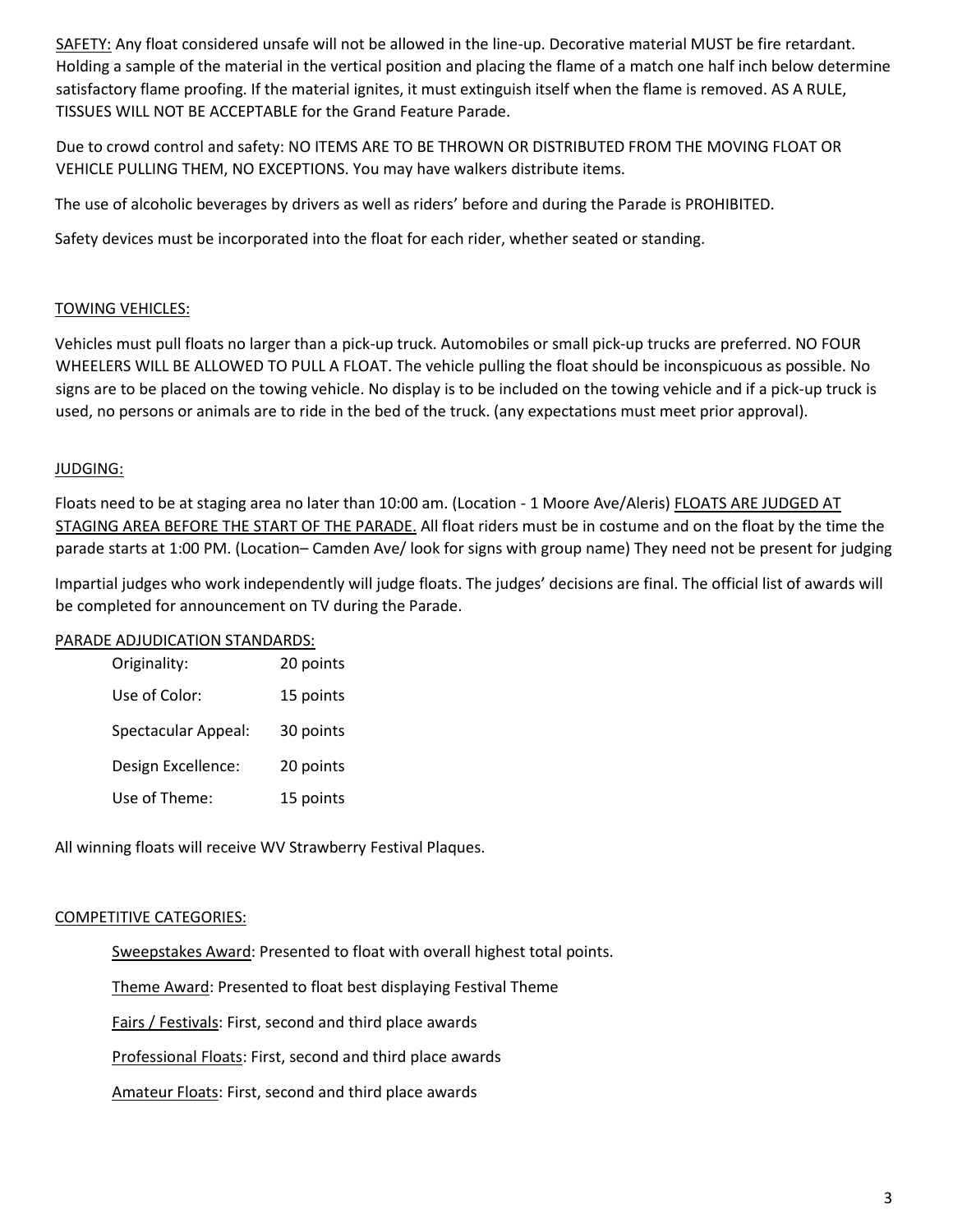# **West Virginia Strawberry Festival Grand Feature Parade Rules and General Information for Entries**

- 1. Only Individuals holding a Political Office will be invited to participate in the Parades but will not be allowed to pass out information regarding re-election. Only Information in regarding to the office that they hold.
- 2. No Individual running for Political Office (that they do not already hold) will ride or be represented in any way (float or vehicle).
- 3. Entry of vehicles for Businesses.
- a) Fee for One vehicle with representatives of the Business will be \$500.00
	- This allows passing out of information (with board approval)
	- Passing out of misc. goodies by walking (No throwing from vehicle or float)
	- Banner (at their cost) with business providing their own carriers
- 4. No children under the age of 8 are permitted to march in the Grand Feature Parade.

### 5. **No Throwing of objects (candy, etc.) from moving vehicle or floats. Groups may walk and hand objects out.**

- 6. **NO STOPPING** is allowed at any time during the Parade. This is prohibited and may cause possible disqualification.
- 7. Groups are to provide a copy of your general liability insurance.
- 8. All visiting Royalty are invited to ride on the WVSF Visiting Royalty Float. Unless the festival they represent enters a float. No individual vehicles are allowed.
- 9. Persons needing a car for the parade must provide their own. No trucks allowed.
- 10. Applications will be considered on the basis of entertainment value. The WV Strawberry Festival Board of Directors reserves the right to reject any application that does not fit the needs of the Parade.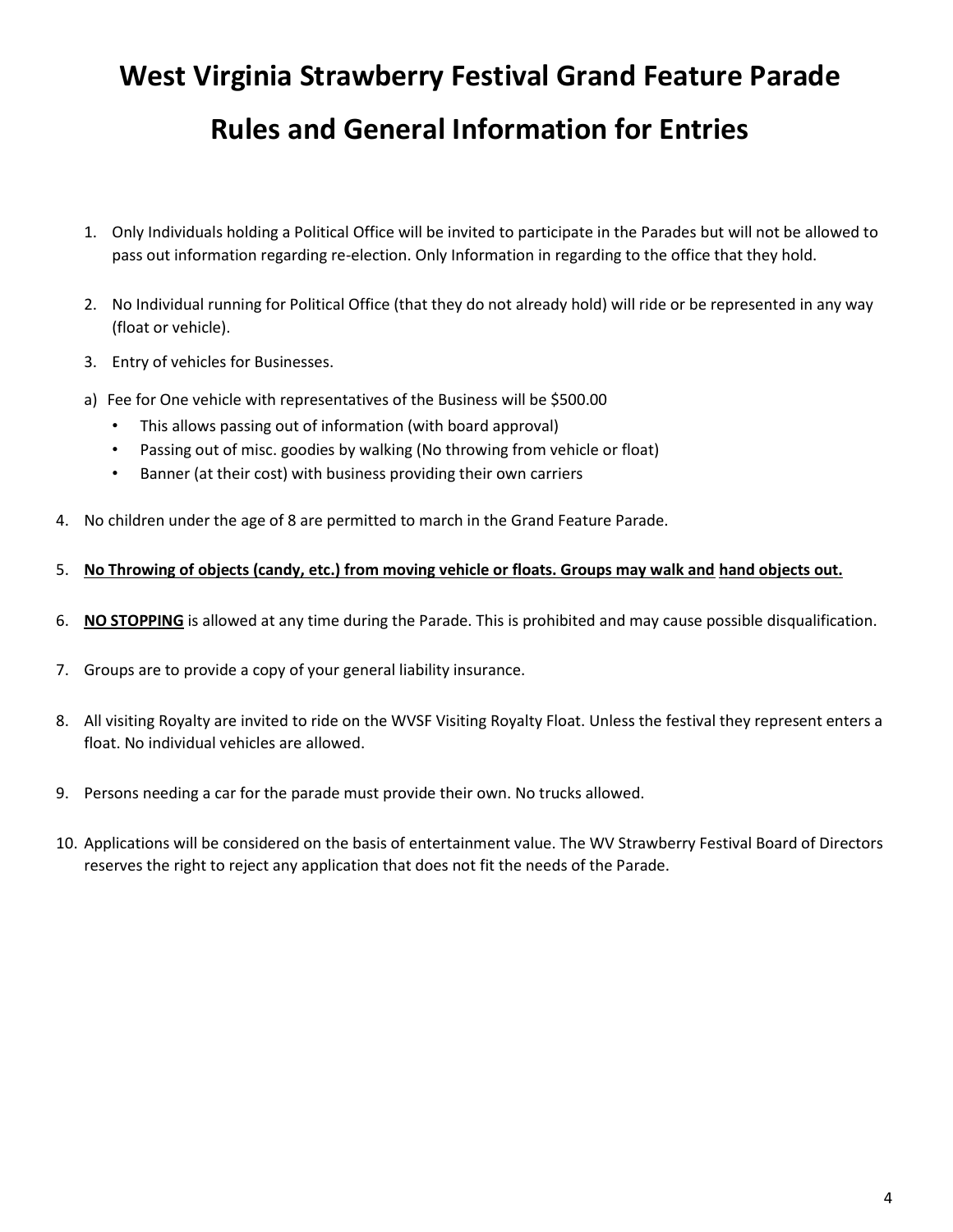### **WV Strawberry Festival Grand Feature Grand - ATV Acknowledgment and release of Liability form**

All Participants, whether drivers or passengers, prior to participating in this event, must read and sign this release form. Participation is voluntary; However, any party choosing not to sign this form Will Not be allowed to participate.

### **NO ALCOHOL OR DRUGS ALLOWED**

As consideration for being allowed to participate in the Grand Feature Parade, I hereby agree as follows:

1. I hereby represent and warrant that I am experienced in and familiar with the operation of ATV and fully understand the risks and dangers inherent in ATV. These risks and dangers include but are not limited to the following: collisions with other ATV's or motor vehicles. These risks and dangers further included, but are not limited to, those caused by terrain, facilities, temperature, weather, condition of riders' equipment, vehicle traffic, and actions of other people including, but not limited to organizers, participants, volunteer, spectators and agents of the Event. I hereby expressly assume all of the risks of participating in the Event. I am voluntarily participating in the Event, and I expressly agree to assume the entire risk of any participation in the Event, and any injury, including paralysis or death, which I might sustain to my person and property as a result of my participation in the Event. I realize that liability may arise from negligence or carelessness on the part of the persons or entities organizing or conducting the Event and hereby, in accordance with this Acknowledge and Release, do release them all possible liability.

2. I certify I am at least 18 years old (or have a legal guardian present to sign), and that I am physically fit with no known physical or mental impairment and have prepared for participation in the Event. I acknowledge that this Acknowledgement and Release of Liability Form will be used by the Event holders, sponsors and organizers of the Event, and that it will govern my actions and responsibilities at the Event. I certify that I am not under the influence of any narcotic alcohol or other drug that may impair my understanding or judgement and that I will not at any time during the Event operate my ATV under the influence of any narcotic, alcohol or drug. I certify that I have full adequate insurance to cover all medical claims, the ATV and any other equipment and any damage or liability I may ultimately be found responsible for, during all travel to the point of my entry into the Event, the Event, the period between the end of the Event and my return to my final destination. I further certify that I have all the insurance required by law and I am licensed and competent to operate an ATV in a safe manner.

3. I understand that if I am the driver I am not allowed to bring any passengers on the Event who have not signed and submitted an Acknowledgement and Release of Liability Form. I further understand that any passenger on my ATV participating in the Event shall by at least 18 years old or have a signature of a legal guardian. No one under the age of 16 is allowed by operate an ATV!

4. If I am participating in the Event solely as a passenger, I understand and acknowledge all representations, warrants, agreements, and releases contained in the Acknowledgement and Release of Liability Form; provided, however, that I do not certify that I am qualified to drive and ATV.

5. In consideration of my being permitted to participate in the Event, I hereby, for myself, my executors, administrators, heirs, next of kin, successors, and assigns: Waive, Release and Discharge from any and all liability for my death, disability, personal injury, property damage, property theft or actions of any kind which may hereafter accrue to me during the Event or during my traveling to and from the Event, the following entities or persons: Strawberry Festival Board and Affiliates, vendors, and all other subsidiaries. This release extends to any and all claims I have or later may have against the Released Parties, resulting from or arising out of their performance of their duties whether or not such claims result from negligence on the part of any or all of the Released Parties with respect to the Event or with respect to the conditions qualification, instructions, rules or procedures under which the Event is conducted or from any other cause whatsoever. I UNDERSTAND THAT THIS MEANS THAT I AGREE NOT TO SUE ANY OR ALL OF THE RELEASED PARTIES FOR ANY INJURY RESULTING TO MYSELF OR MY PROPERTY ARISING FROM, OR IN CONNECTION WITH THE PERFORMANCE OF THEIR DURIES IN SPONSORING, PLANNING OR CONDUCTING THE EVENT.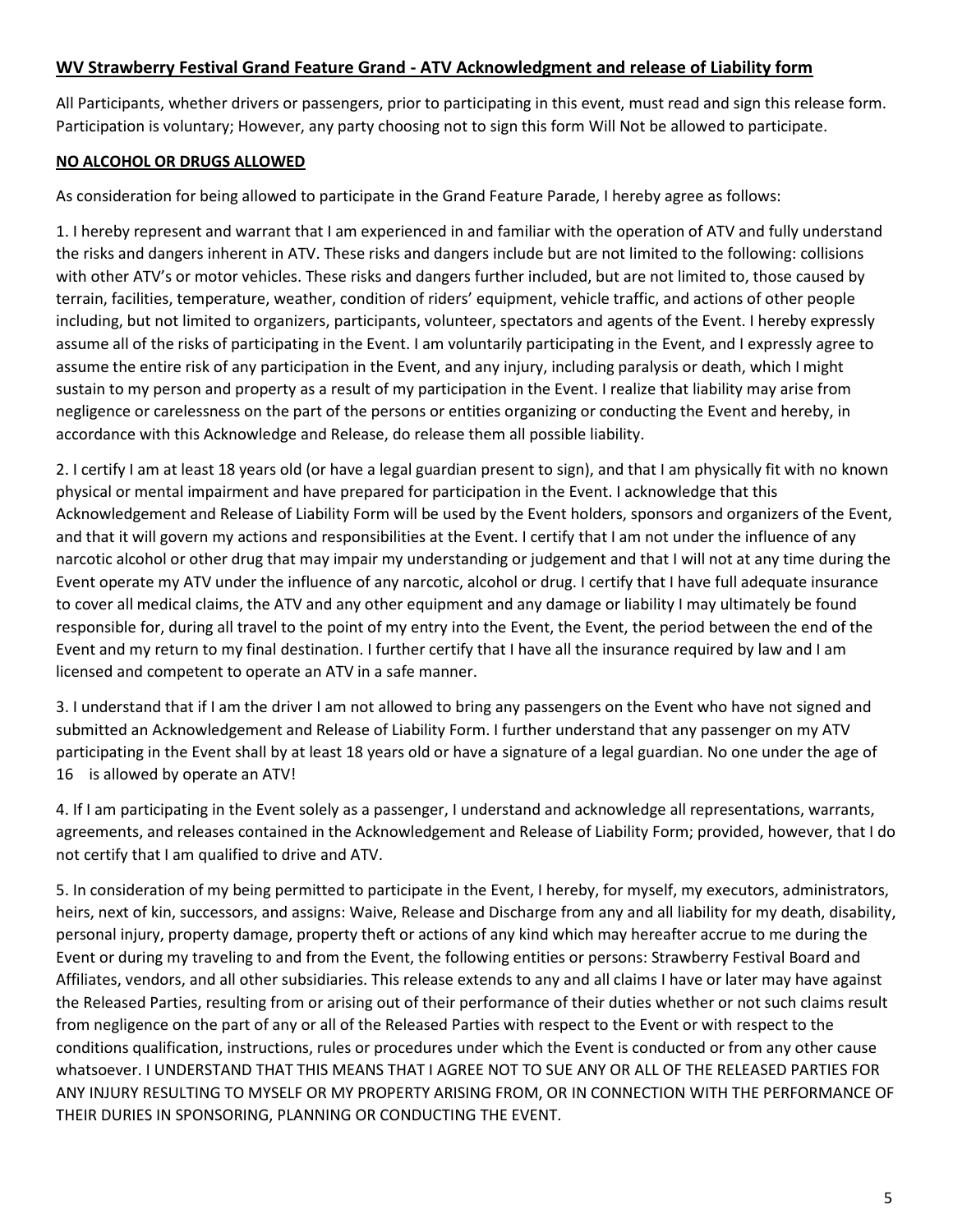6. In consideration of my being permitted to participate in the Event, I hereby, for myself, my executors, administrators, heirs, next of kin, successors and assign: agree to indemnify and hold harmless the Released Parties from any and all liabilities or claims made by other individuals or entities as a results of any of my actions during the Event. Accordingly, I do hereby release and discharge the Released Parties from all claims, demands, and causes of action of event kind whatsoever for any death, damages and/or injuries which may result from my participation in the Event.

7. This release shall by construed broadly to provide a release and waiver to the maximum extent permissible under applicable law.

8. I hereby consent to receive medical treatment, which may be deemed advisable in the event of injury accident and or illnesses during the Event. I agree to pay for any and all costs related to medical response, treatment and transport on my behalf.

9. I certify I will wear the personal protective equipment while operating my ATV, or if applicable, while a passenger on a ATV at the Event that is or may be required by the United States and or any State in which my participation occurs and that my ATV and all required personal protective equipment are in safe operational condition. I agree to abide by the directions / rules given by the organizers of the Event and understand that my privilege to ride may be removed without refund if I am in violation of the rules set forth or acting/ performing in an unsafe manner, or any manner disruptive to the operation of the Event.

10. I agree that the Released Parties may take photos and / or videos of the Event and the photos and or videos may be used for advertising or publicity for an unlimited time without compensation to me.

### **Parade Rules**

- A. Side by side vehicles only (no 4 wheelers or dirt bikes)
- B. Vehicles must be Clean and Parade ready.
- C. Operators must be 18 years old or older.
- D. All riders must remain in the vehicles throughout the parade.
- E. Vehicles are to maintain parade pace and speeds are not to exceed parade pace. Also remain in parade form.
- F. Any vehicle operating in an unsafe manner including speeding or maneuvers that would endanger patrons, will be disciplined and banned from future events.
- G. Waiver stating that any damage or injury caused by their entry will be sole responsibility of the operator/owner.
- H. No Signs or Flags that might be offensive to the public
- I. Parade committee must approve all signage on vehicles.

11. I understand and consent to the Acknowledgement and Release of Liability being conducted and signed.

THIS IS A RELEASE – READ CAREFULLY BEFORE SIGNING. BY SIGNING THIS RELEASE, I HEREBY WARRANT AND CERTIFY THAT I HAVE READ THIS ACKNOWLEDGEMENT AND RELEASE AND THAT I FULLY UNDERSTAND IT AND THAT I AM NOT RELYING ON ANY STATEMENTS OR REPRESENTATIONS MADE BY THE RELEASED PARTIES.

| (Signature indicates agreement to terms and conditions)   |                        |
|-----------------------------------------------------------|------------------------|
|                                                           | Date: <u>_________</u> |
|                                                           |                        |
|                                                           |                        |
| Name: Guardian Signature: Name: Name: Cuardian Signature: | Date:                  |